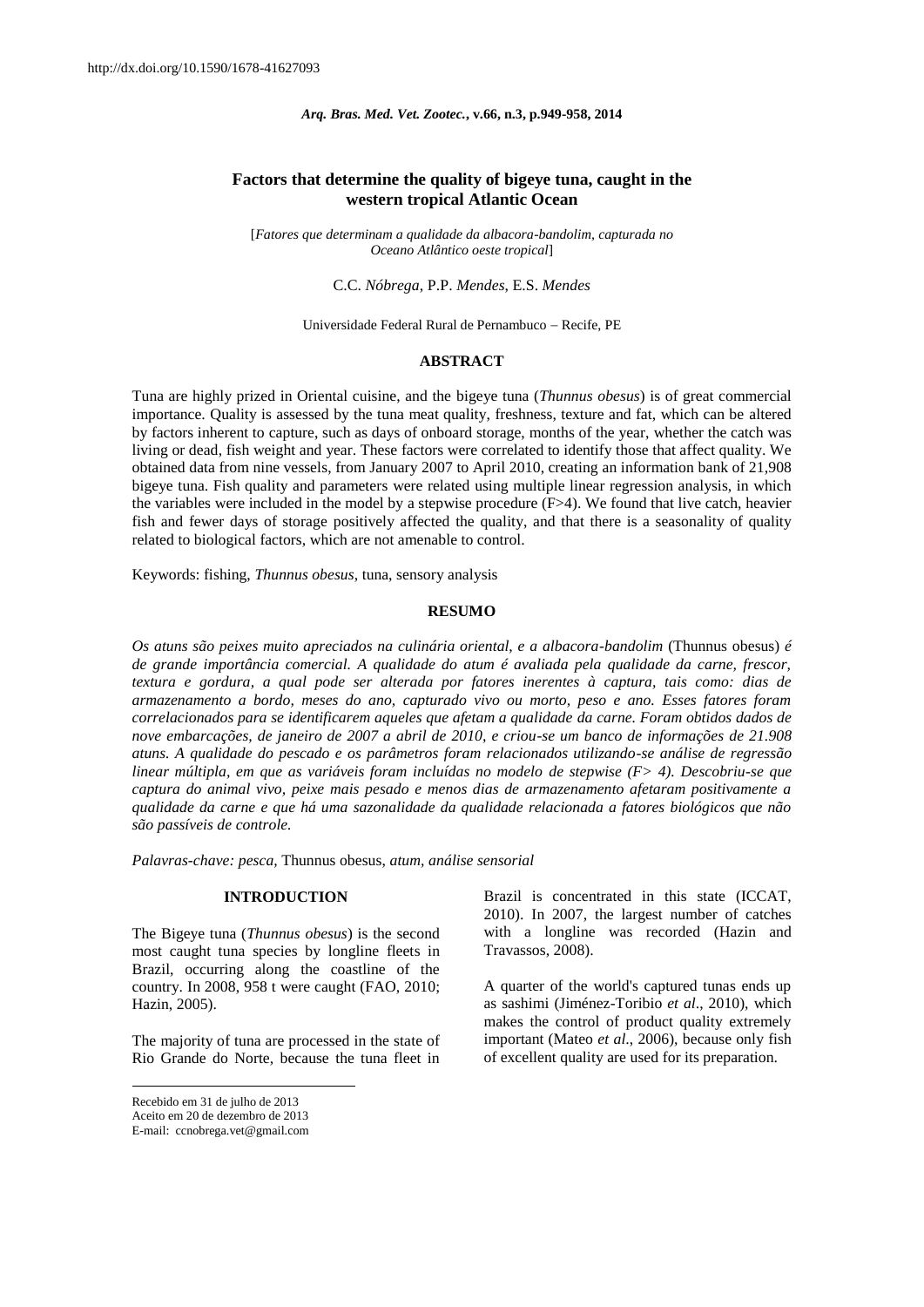Currently, quality is one of the biggest concerns facing the food industry (Huss, 2003), because consumers are demanding appearance, odor, flavor and nice texture (Warm *et al*., 2000). To assess the quality, quick methods are needed. Sensory evaluation is used for most fish because of the speed, reliability and ease, and this evaluation uses only the human organs of sense to generate accurate and direct information about the quality attributes (Veciana-Nogue´s *et al*., 1997; Warm *et al*., 2001; Pons-Cascada-Sa´nchez *et al*., 2006; Pe'rez Elortondo *et al*., 2007).

Hackney and Garrett (1985) reported that the quality of fish is influenced by the environment and fishing practices. Blanc *et al*. (2005) also noted that the classification of tuna is determined by several factors, some with little influence from the boat crew and others that are the sole responsibility of the crew.

Several factors influence the resistance of fish to decomposition, but the changes will occur regardless of how the fish is handled (Vieira, 2003). However, the speed at which they will occur can be reduced, so it is important to apply systematic methods to obtain good quality products (Ogawa and Maia, 1999).

Fish quality is directly influenced by several factors that may be physiological. Thus, based on the collected data, we aimed to contribute to the strategies for fishing and handling of bigeye tuna in order to maintain quality after capture.

## **MATERIAL AND METHODS**

The data used in this study were obtained from a Brazilian fishing company, based in Natal, Rio Grande do Norte, Brazil. Data from nine vessels were collected, these vessels capture the tuna in the western tropical Atlantic Ocean, using the pelagic longline as fishing gear. The boats left for fishing at the crescent moon and returned at the waning moon. The release of the fishing material began at sunset, and the catch was collected the next day just before dawn. The hooks used were "J" hooks, which were gradually replaced over time by the circular type (by the end of the study replacements reached 80%). The bait used was squid (Illex argentinus), imported from Argentina and Uruguay. Bright attractors were used, such as light-sticks, attached to the lines near the hooks.

Data collection began in January 2007 and ended in May 2010 with the formation of a database of 21,908 bigeye tuna (*Thunnus obesus*). Each fish was numbered and cataloged separately, with information on the day of capture, if it was alive or dead, how long it remained stored on board until the return to land, the quality ratings from sensory analysis and the weight.

When they boarded, live fish were stunned by piercing the skull and bled through a cut just below the pectoral fin, such that the heart was still beating, pumping blood to the outside. The bleeding of dead fish on board was also conducted, using water pressure to expel the remaining blood, following the technique described by Blanc *et al*. (2005).

After bleeding, the fish were gutted and decapitated, washed with sea water and wrapped in cloth to protect the scales from direct contact with ice.

Later, the fish were sent to the polls for storage on the boats, which were packed in ice scale made with chlorinated water. All of the processing on board, boarding up, and packing on ice, was carried out within 10 minutes, as recommended by Ali (1995), who said that the handling on board must be performed gently to avoid bruising, and quickly to prevent the condition called *Yake niku* (a Japanese term for Burnt Tuna Syndrome (BTS)). The handling on board was the same on all fishing boats.

For traceability during the on-board processing, each fish was individually identified with a numbered seal and tied with colorful ribbons to indicate which day it was captured, one color for each day. A cut on the caudal peduncle marked those that were caught alive.

Fish landings were performed in two fish processing industries located in Natal, Rio Grande do Norte, Brazil, which follow Hazard Analysis and Critical Control Points (HACCP) and the Federal Inspection Service (SIF) of the Ministry of Agriculture, Livestock and Supply (MAPA).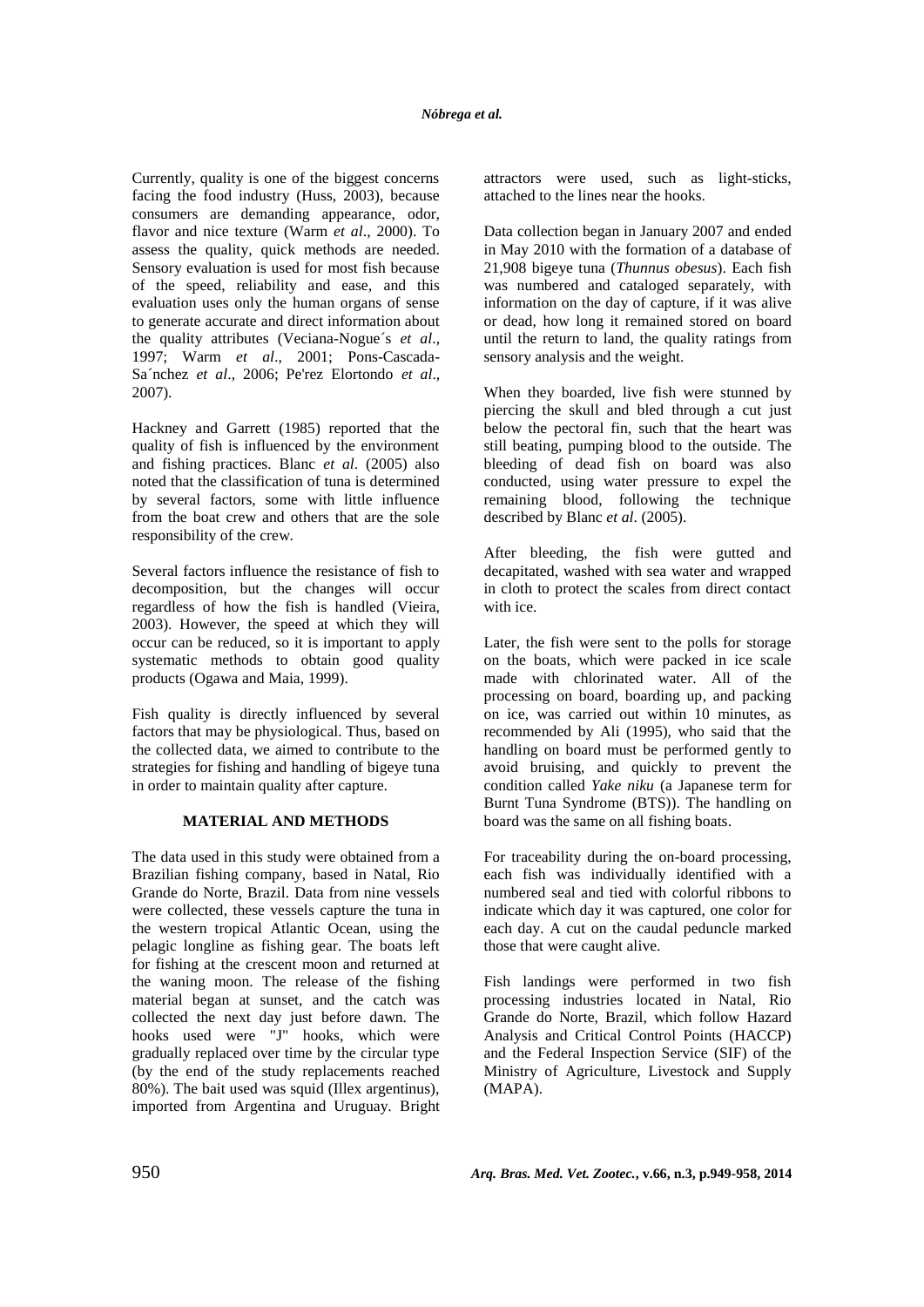The classification used was the American model, which uses numbers and the "+" and "-" signs, quoted by Beverly (2003), separating the parameters of meat quality, freshness, texture and fat (Tab. 1), being held at the time of unload within the processing plant for sensory examination by a single classifier, who had previous experience with the classification of tuna.

Table 1. Classification of bigeye tuna according to the quality parameters assessment

| <b>Quality Parameters</b> | Code                 | Classification                                 |
|---------------------------|----------------------|------------------------------------------------|
| Meat quality              | $1, 2+, 2, 2-$       | From very red, translucent and shiny to brown, |
|                           |                      | not translucent and opaque                     |
| Freshness                 | $B_{+}$ , B, B-, C   | From very fresh to not fresh                   |
| Texture                   | $B_{+}, B, B_{-}, C$ | From very firm to soft and/or creased          |
| Fat                       | FFF, FF, F, no F     | From very fat to no fat                        |

Meat quality is considered the most important parameter for tuna and is evaluated by removing a piece of muscle (Blanc, 2002), obtained using a tool called a *sashibu*. For the evaluation of meat three parameters were observed: color, brightness and transparency. For tuna type "1", the meat was an intense red color, bright, smooth and of uniform transparency. Any variation in these parameters decreased the classification of meat quality.

The freshness of the tuna was evaluated by sensory analysis, similar to that employed with fish in general, where the outer glow is present, the scales are well bonded, the visceral cavity is clean and there is an absence of mucus and odor. Texture was evaluated by touch, passing the hand across the surface of the tuna, to feel the firmness and presence or absence of bruises, as quoted by Sveinsdottir (2002).

To evaluate the apparent fat, a cut was made in the caudal region, and a fragment of the muscles in the shape of a half-flitch was removed. A visual analysis determined the presence or absence of fat.

To statistically analyze the data, each fish was listed separately for different quality parameters (meat quality, freshness, texture and fat) with the weight, days of onboard storage, catch status (alive or dead), months and year of capture. Multiple linear regression (Cordeiro and Neto, 2004) was used, according to the following equation:

$$
VR^{\lambda}{}_{i} = \beta_{0} + \beta_{1}st_{i} + \beta_{2}l_{i} + \beta_{3}w_{i} + \sum_{j=4; l=1}^{j=15; l=12} \beta_{j}m_{l} + \beta_{16}y_{i} + \varepsilon_{i}
$$
 Equation 1

Where "VR" is variable response (meat quality, freshness, texture or fat); " $\lambda$ " is the transformer Box and Cox; "β0,  $β1$ ,  $β16...$ " are the model parameters; "st" is the storage time (days); "l" is the condition of catch (living or dead), "w" is the weight  $(kg)$ , "m" are the months of the year, as follows: 1 - January, 2 - February, 3 - March, 4 - April, 5 - May, 6 - June, 7 - July; 8 - August, 9 - September, 10 - October, 11 - November, 12 - December; "y" is the year and "ε" is the error associated with each observation in which: ε  $\sim$ (0,  $\sigma$ 2), "i" is the i-th observation.

The alive or dead and month of capture variables were included in the model as binary variables, with the assigned values 1 or 0, respectively, for the presence or absence of the variable, as recommended by Mendes *et al*. (2006). The estimation of the parameters "β" of the independent variables was made using the minimum squares technique, as expressed by Draper and Smith (1981); Weisberg (1985); Montgomery and Peck (1992); Mendes *et al*. (2006). To select the significant variables in the models, we used the stepwise method (variable selection). The response variables (quality of meat and fat) were entered into the equation with values from 1 to 4 and the freshness and texture variables were entered into the equation with values from 1 to 3. For all variables, value 1 is the best quality.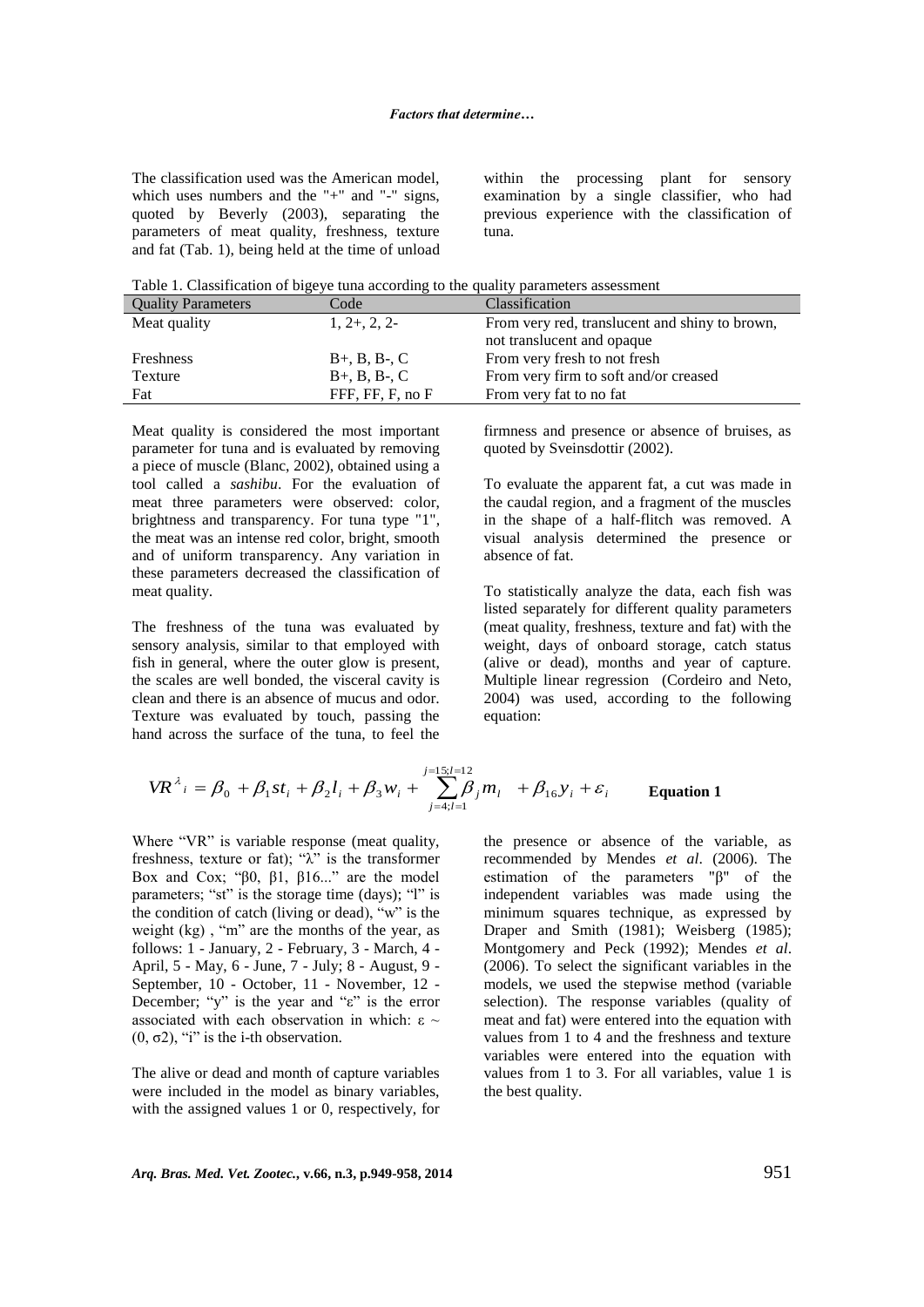### **RESULTS AND DISCUSSION**

Data were collected from 21,908 fish, 13,193 of which were captured alive, representing 60.22% of the catch, while 8,715 were captured dead (39.78%). The mean weight of the captured fish was 35.98kg, ranging between 8.2kg and 123kg. The onboard storage lasted up to 33 days, although some fish were caught on the same day that they were brought ashore. Thus, the average time of storage was 9.8 days.

A total of 11,035 fish were classified as quality meat in the "2 +" category, representing 50.37%. With regard to the others, 2,471 (11.26%) were rated "1", 5,595 (25.54%) were rated "2" and 2,807 (12.81%) were rated "2 -". Blanc (2002) stated that the color of the flesh is of paramount importance, ranging from bright red, which indicates good quality, to brown, which is considered poor quality.

As for freshness, 16,618 (75.85%) of fish were classified as "B +", 4,584 (20.92%) as "B" and 706 (3.22%) as "B-". For texture the vast majority, 18,067 (82.47%), were rated "B +", while the rest were classified as "B" and "B-".

The appearance of fat was not as frequent, given that 98% (21,469) of fish caught showed no significant fat.

With the application of statistics, it was possible to see that the factors that directly interfere with the quality of the meat of bigeye were boarding dead or alive, the months of March, April, May, October and November, the number of days of onboard storage, fish weight and year. As shown in Table 2, the closer to "1" a value is, the better the quality; the results with lw coefficients low show better meat quality.

The fish were fresher and heavier when captured alive, and when captured in May, June and July, with interference from the year of capture. The greater the number of days of storage, the less the freshness, those captured in the months of January, April and October were less fresh as well. The condition of catch alive, the largest weight, the months of July and August and the year of capture interfered for the better texture. The number of days stored on board and the months of January, February, March and October, interfered with a decrease in freshness (Tab. 2).

Table 2. Mathematical functions of the evaluated parameters of bigeye tuna

| <b>Parameters</b> | Mathematical functions                                                             |
|-------------------|------------------------------------------------------------------------------------|
| Meat quality      | $3.0311 + 0.0183 * days - 0.7524 * live - 0.0077 * weight + 0.0998 * mark$         |
|                   | $0.1645 * apr + 0.0759 * mai + 0.038 * out + 0.081 * nov - 0.0149 * year$          |
| <b>Freshness</b>  | $1.217 + 0.0505*$ days - 0.1921 * live - 0.054 * weight + 0.0602 * jan + 0.0579 *  |
|                   | abr - 0.0548 * mai - 0.0773 * jun - 0.0442 * jul + 0.0348 * out - 0.0162 * year    |
| Texture           | $1.7865 + 0.0156 * days - 0.2825 * live - 0.0065 * weight + 0.0652 * jan + 0.0791$ |
|                   | * fev + 0.0572 * mar - 0.0295 * jul - 0.0319 * ago + 0.041 * out - 0.0457 * year   |
| Fat               | 4.1258 - 0.0093 * weight + 0.0411 * fev + 0.047 * mar + 0.0484 * apr - 0.0218 *    |
|                   | jul - $0.0287 *$ ago - $0.0241 *$ out - $0.0328 *$ nov + $0.02 *$ year             |

Fat fish were the heaviest and were those captured in July, August, October and November, the less fat fish were captured in the months of February, March and April (Tab. 2).

For the variable of average days of storage of tuna on board there was a visible decrease in the first quarter of the year, a fact possibly related to the greater number of catches during this period. Of the total number of fish, 40% were captured in the first quarter, which could be called the bigeye season in the western tropical Atlantic Ocean, which allows the fishing boats to reach their goal more quickly and therefore return to port more quickly, resulting in a shorter storage of fish.

The storage time on board ranged from 0 to 33 days and quality was lost with an increase in the number of days of storage. The loss of quality occurred in the quality of meat (Fig. 1), freshness (Fig. 2) and texture (Fig. 3). There was no statistical relationship between the fat and the days of storage, which shows that the storage time does not change the amount of fat.

A variation for all quality parameters of bigeye (meat quality, freshness, texture and fat) in the same months every year was observed. There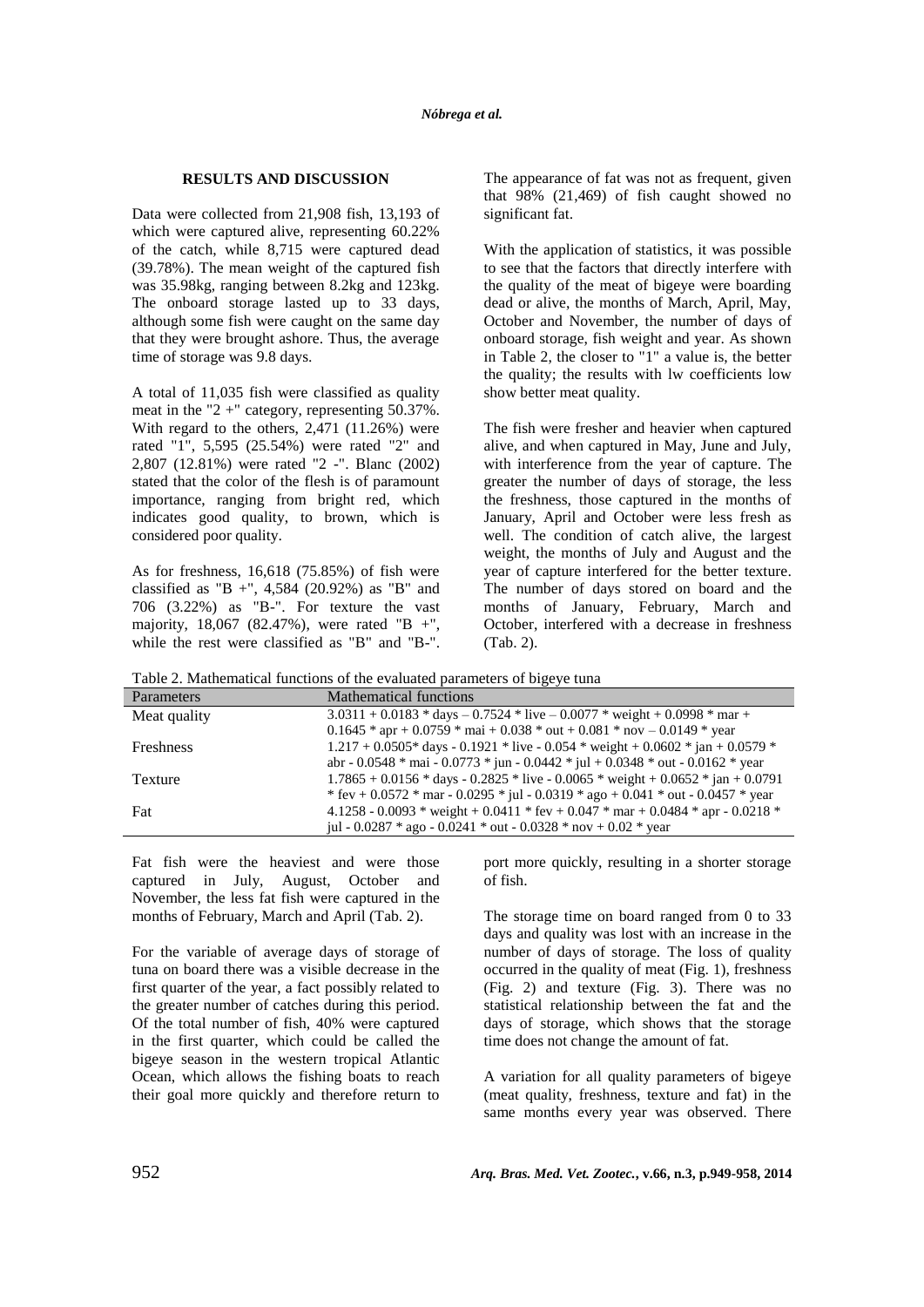was a better quality in all aspects of the fish caught between December and February as well as between July and September, with decreases between the months of March and May as well as the months of October and November. According to Figueiredo (2007), the gonad index (GI) of this species, caught in the same study area, showed a slight variation in the first and fourth quarter of the year, suggesting that the variation in quality may be related to the reproductive biology of the species.



Figure 1. Relationship between the number of days of onboard storage and meat quality of bigeye tuna caught between January 2007 and April 2010.



Figure 2. Relationship between the number of days of onboard storage and freshness of bigeye tuna caught between January 2007 and April 2010.

*Arq. Bras. Med. Vet. Zootec.***, v.66, n.3, p.949-958, 2014** 953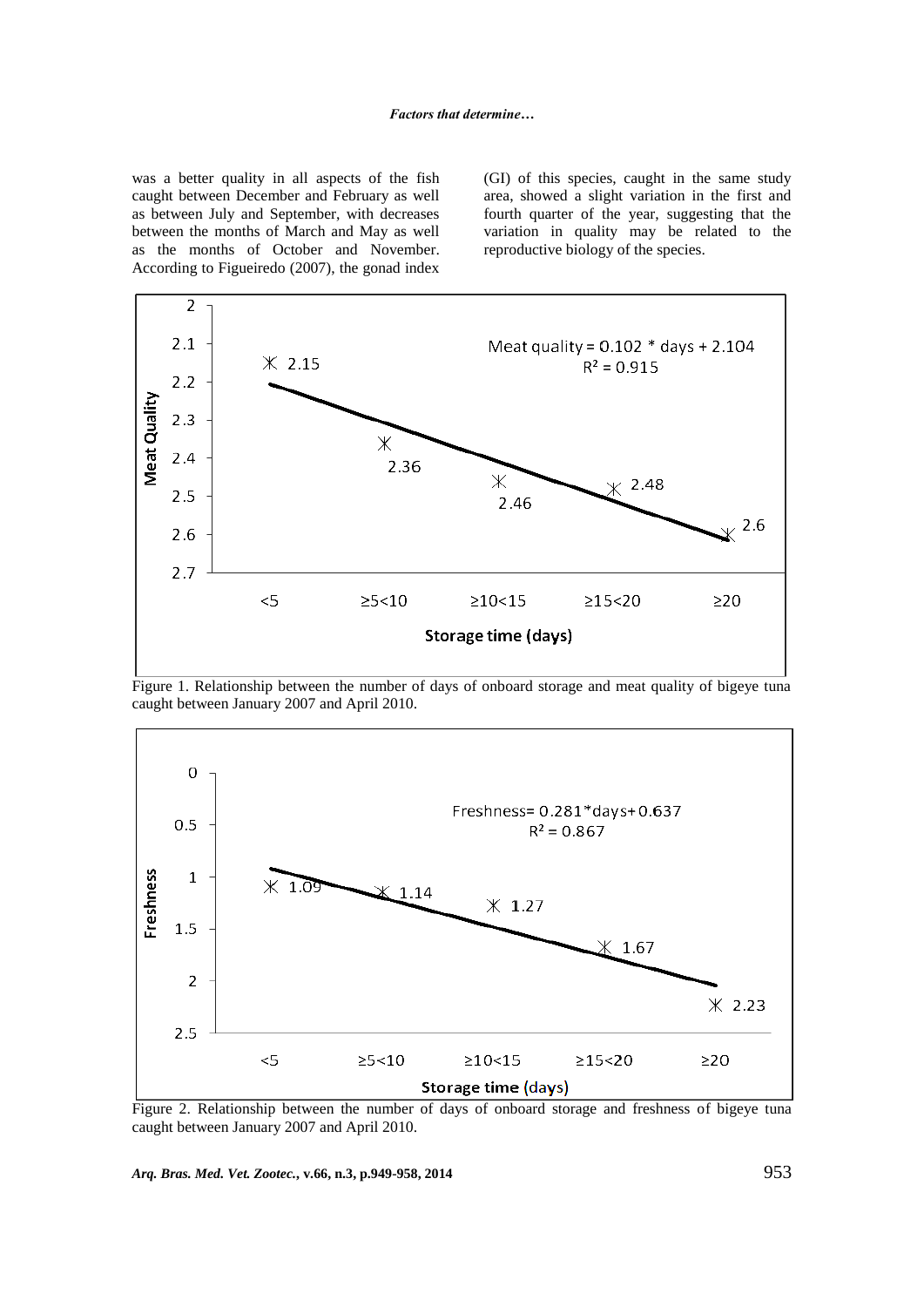

Figure 3. Relationship between the number of days of storage on board and the texture of the bigeye tuna caught between January 2007 and April 2010

Taking an average of the quality parameters of meat quality, freshness, texture and fat, we obtained a value of overall quality, which can range from 1 to 3.5 (best quality to worst quality). Based on this average, it was observed that better quality occurred at two times of the year between December and February and between July and August.

The percentage of fish captured alive was uniform in all months of the year, with only a small decrease in the third quarter. However, when comparing the annual catch of fish living to dead, we find an increase in live fish between the years 2007 and 2008, showing the influence of the circular hooks, which gradually replaced the hook type "J" from 2007, as reported by Kerstetter and Graves (2006); Pacheco *et al*. (2011).

After an experiment conducted in Brazil compared the two types of fishhook ("J" and circular), between 2006 and 2007 (Pacheco *et al*., 2011), fishing companies adhered to new technology. Ward and Hindmarsh (2007) mentioned that the fishing gear and practices are continuously modified to achieve improvements in size, quality and quantity of the target species.

Taking an average of the parameters statistically influenced by the condition of boarding alive or dead (meat quality, freshness and texture), we obtained a large difference between the overall quality of living and dead fish caught, with an average total quality 1.47 for the living and 1.85 and the dead, with the reminder that the closer to 1 the better the quality (Tab. 3).

The weight of the tuna significantly influenced the quality, and the best fish were those of higher weight, as quoted by Blanc *et al*. (2005). In all parameters, meat quality (Fig. 4), freshness (Fig. 5) and texture (Fig. 6), there was a considerable improvement in the proportion to higher weight. The quality variation apparently results from the fact that the most massive individuals tend to start the decomposition process later.

The fat content should be highlighted, because all fish weighing less than 45kg showed no significant amount of fat, scoring 4 points in the rating scale, which equals zero fat. Fish weighing between 45kg and 60kg had 3.95 points, and a peak of 2.08 points was reached for the fat fish over 90kg, showing that the amount of fat is concentrated in the larger individuals as stated by Blanc (2002); he also reported that the amount of fat is more abundant in tuna caught in temperate waters (Fig. 7).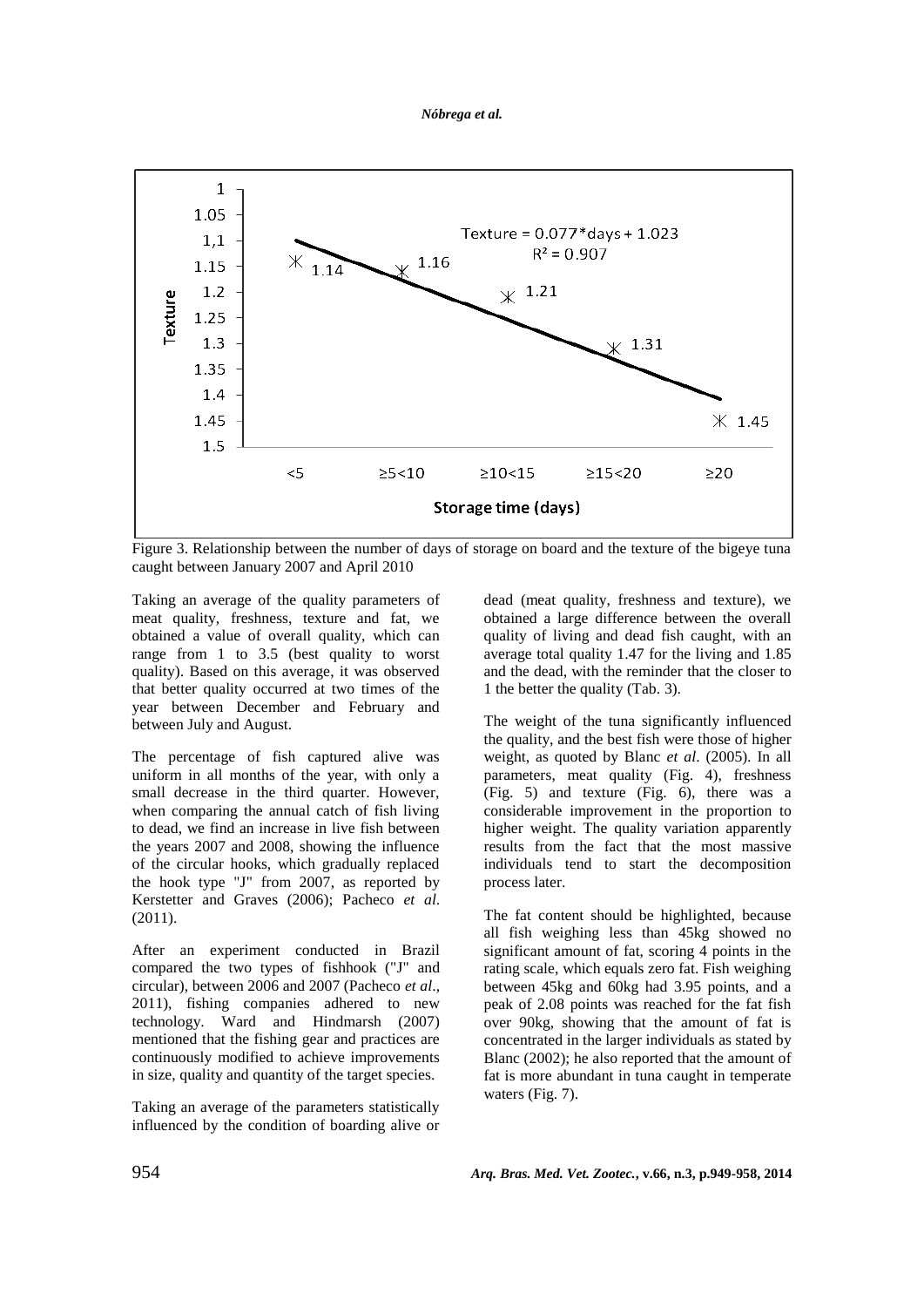Despite the influence of other factors, the overall quality during the year remained stable from 2007 to 2008. However, this stability was due to the compensation parameters, with improved meat quality and texture and decreased fat content and freshness. As early as 2009, meat quality and freshness was maintained, and the texture improved, causing the overall quality to be improved in that year. The fat content was the only parameter that fell every year, probably due to the annual decrease in the percentage of fish caught that are heavier than 60kg. It is noteworthy that the year 2010 was studied for only the first four months; therefore it was not compared with other years.



Figure 4. Relationship between body weight and meat quality of bigeye tuna.



Figure 5. Relationship between body weight and freshness of bigeye tuna.

*Arq. Bras. Med. Vet. Zootec.***, v.66, n.3, p.949-958, 2014** 955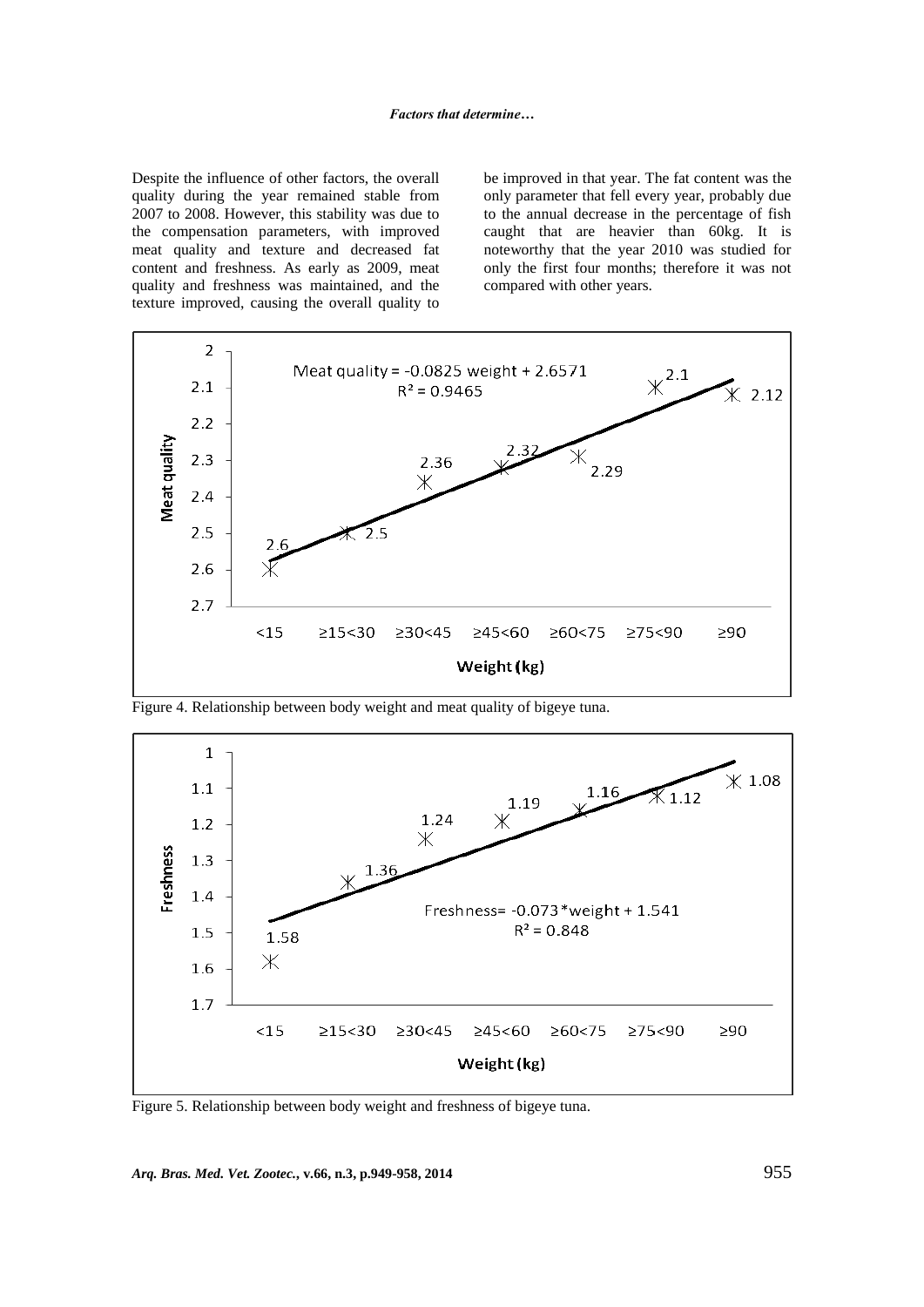*Nóbrega et al.*



Figure 6. Relationship between body weight and texture of bigeye tuna.



Figure 7. Relationship between body weight and fat of bigeye tuna.

When analyzing the factors affecting the overall quality of bigeye tuna, it was found that the quality improved significantly in all parameters when it comes to weight gain. Thus, the fact that most fish of higher weights were caught dead did not affect their quality; those heavier fish maintained a qualitative progress, regardless of their boarding alive or dead.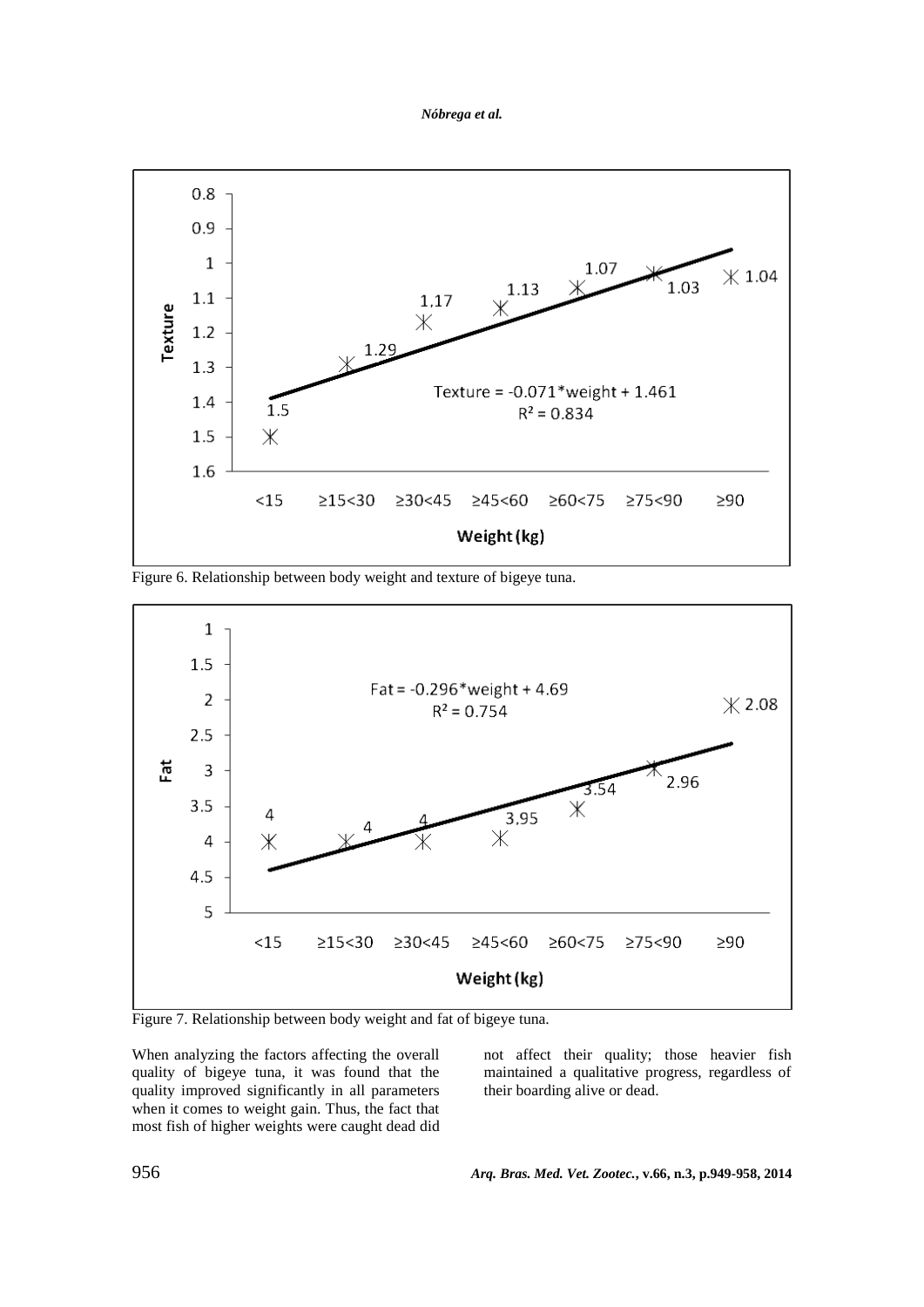One fact that is surprising is the decrease in the number of days of storage with the increased weight. The larger fish tend to spend fewer days stored on board, which positively influences the quality. The possible cause of this finding must be related to the shape of these fishing boats that go fishing in the waxing moon and return in the waning moon, which suggests that the largest fishes are closer to the ocean surface during or after the full moon, enabling capture using the longline.

### **CONCLUSIONS**

It is concluded that the factors that most positively affect the quality of bigeye tuna are size, alive or dead catch and shorter storage period. Biological factors, over which we do not have control, interfere, but can be lessened by proper planning by the fish companies.

### **ACKNOWLEDGEMENTS**

We would like to thank the Graduate Program in Resource Fisheries and the Aquaculture Federal Rural University of Pernambuco, where the work described here was performed, the Coordination of Improvement of Higher Education Personnel - CAPES for financial assistance and the company Norpeixe Fish Industry and Trade Ltd.

### **REFERENCES**

ALI, B.B.M. Landings of Indian ocean tuna by foreign vessels in Malaysia. *Indian Ocean Tuna Comm. (IOTC)*, Malásia, 1995.

BLANC, M. (2002). Grading of tunas for the sashimi market, *SPC Fisheries Newsletter* No.100: January/March, 2002.

BLANC, M.; DESURMONT, A.; BEVERLY, S. Onboard handling of sashimi-grade tuna: a practical guide for crew members. *Secretariat of the Pacific Community*, Noumea, New Caledoni, 2005.

BEVERLY, S. Fish aggregating device (fAD) fishing skills, horizontal longline fishing, and tuna handling and grading workshops in Koror, Palau. *Secretariat of the Pacific Community* FIELD REPORT, No. 20, Noumea, New Caledonia, 2003.

CORDEIRO, G.C.; NETO, E.A.L. Modelos Paramétricos*. Associação Brasileira de Estatística*, 2004. 246p.

DRAPPER, N.R.; SMITH, H. *Applied Regression Anelysis*. 2. ed. New York: Jonh Wiley, 1981. 709p.

FAO. Fisheries Department, Fishery Information, Data and Statistics Unit. FISHSTAT Plus: Universal software for fishery statistical time series. Version 2.3. 2010.

FIGUEIREDO, M.B. *Biologia reprodutiva da albacora bandolim Thunnus obesus (Lowe, 1839) no oceano Atlântico Oeste tropical*, 2007. 62p. Dissertação (Mestrado em Recursos Pesqueiros e Aquicultura) – Universidade Federal Rural de Pernambuco, Recife.

HACKNEY, C.R.; GARRETT, E.S. Safety and Quality of Seafood. *Recip. Meat Conf. Proceed.*, v.38, 1985. p. 135-140.

HAZIN, F.H.V. Grandes peixes pelágicos no Nordeste (atuns, agulhões e tubarões). Avaliação do Potencial Sustentável de Recursos Vivos na Zona Econômica Exclusiva MMA – REVIZEE, 2005.

HAZIN, F.H.V.; TRAVASSOS, P. Annual Report of Brazil. *Meeting of the Standing Committee on Reasearch and Statistics*, International Commission for the Conservation of the Atlantic Tuna (ICCAT), 2008.

HUSS, H.H.; ABABOUCH, L.; GRAM, L. Assessment and management of sea food safety and quality. *FAO Fisheries Technical Paper*, n.444. 2003. 44p.

ICCAT. *Report for biennial period, 2008-09 PART II (2009)* - Vol. 3 Annual Reports. Madrid, Spain, 2010.

JIMÉNEZ-TORIBIO, R.; GUILLOTREAU, P.; MONGRUEL, R. Global integration of European tuna markets. *Progress in Oceanography*, v.86, p.166-175, 2010.

KERSTETTER, D.W.; GRAVES, J.E. Effects of circle versus J-style hooks on target and nontarget species in a pelagic longline fishery*. Fish. Research*, v.80, p.239-250, 2006.

MATEO A.; SOTO, F.; VILLAREJO J.A.; ROCA-DORDA, J. *et al*. Quality analysis of tuna meat using an automated color inspection system. *Aquac. Engineering*, v.35, p.1-13, 2006.